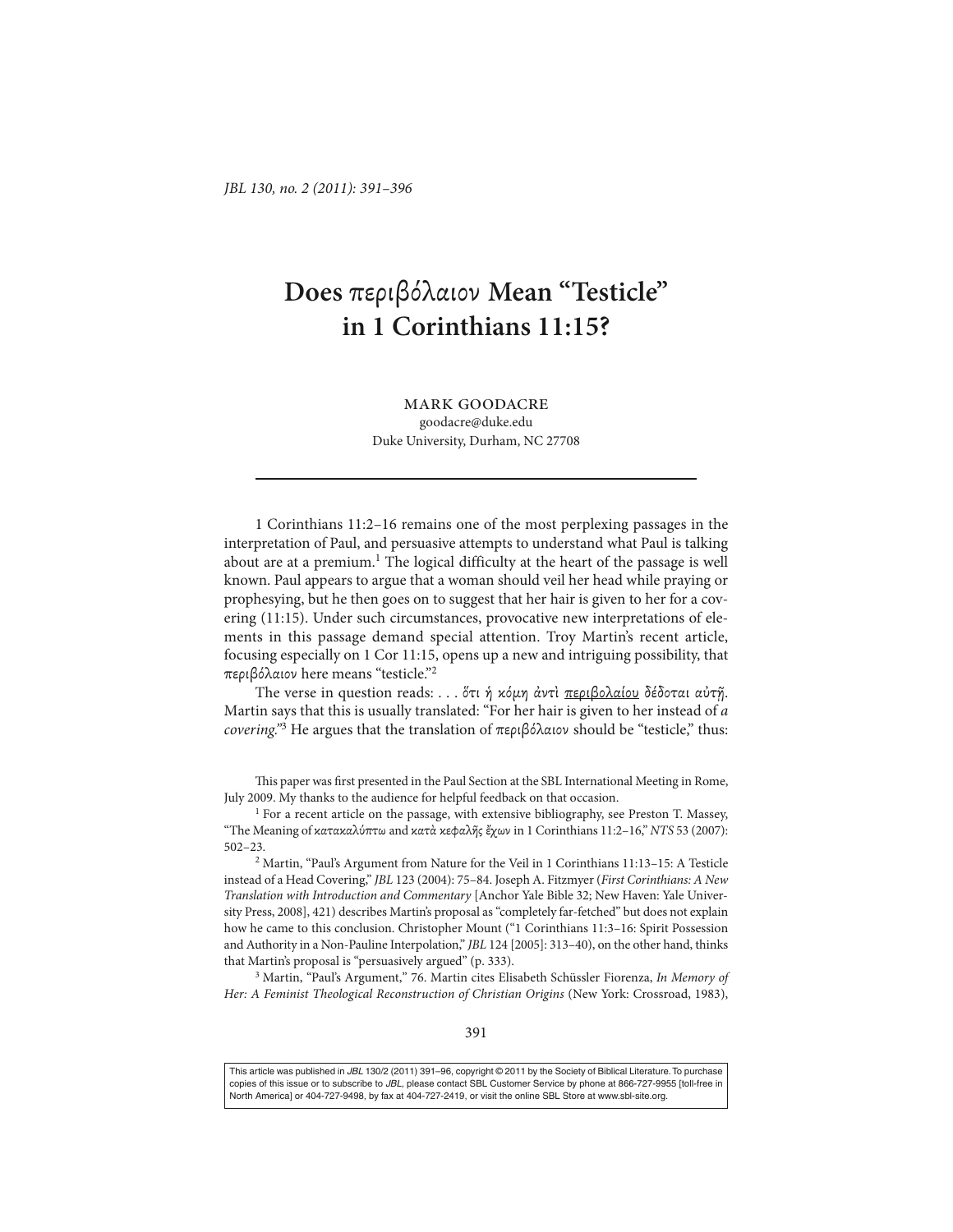"For her hair is given to her instead of *a testicle*." Martin's contention is that Paul is here assuming ancient attitudes to the body, according to which hair is "part of the female genitalia."<sup>5</sup> He explains:

This ancient physiological conception of hair indicates that Paul's argument from nature in 1 Cor 11:13–15 contrasts long hair in women with testicles in men. Paul states that appropriate to her nature, a woman is not given an external testicle (περιβόλαιον, 1 Cor 11:15b) but rather hair instead. Paul states that long hollow hair on a woman's head is her glory (δόξα, 1 Cor 11:15) because it enhances her female φύσις, which is to draw in and retain semen. Since female hair is part of the female genitalia, Paul asks the Corinthians to judge for themselves whether it is proper for a woman to display her genitalia when praying to God (1 Cor 11:13).

Informed by the Jewish tradition, which strictly forbids display of genitalia when engaged in God's service, Paul's argument from nature cogently supports a woman's covering her head when praying or prophesying.6

Martin has written on ancient medical language and the NT before,<sup>7</sup> and his exposition of ancient attitudes to sex and gender is intriguing. In order for the new interpretation of this passage to be established, however, it is necessary to look at the lexical basis for identifying περιβόλαιον as "testicle." Unfortunately for Martin's argument, the lexical case is weak. He offers two texts to illustrate that the word was used in this way.<sup>8</sup> The first is from Euripides, *Herc. fur.* 1269.<sup>9</sup> Martin asserts that Euripides here "uses περιβόλαιον in reference to a body part," and he translates the passage thus: "After I received [my] bags of flesh, which are the outward signs of puberty, [I received] labors about which I [shall] undertake to say what is necessary" (ἐπεὶ δὲ σαρκὸς περιβόλαι' ἐκτησάµην ἡβῶντα, µόχθους οὓς ἔτλην τί δεῖ λέγειν). Martin adds, by way of explanation: "A dynamic translation of the first clause would be: 'After I received my testicles (περιβόλαια), which are the outward

This article was published in JBL 130/2 (2011) 391-96, copyright @ 2011 by the Society of Biblical Literature. To purchase copies of this issue or to subscribe to JBL, please contact SBL Customer Service by phone at 866-727-9955 [toll-free in North America] or 404-727-9498, by fax at 404-727-2419, or visit the online SBL Store at www.sbl-site.org.

<sup>227–28,</sup> to establish that this is the usual translation, but in fact it is unusual. Practically all major contemporary translations have "*for* a covering" (NRSV, ESV [English Standard Version], NASB, NIV, NET Bible). For a study of the translation of ἀντί, see Alan G. Padgett, "The Significance of ἀντί in 1 Corinthians 11:15," *TynBul* 45 (1994): 181–87.

<sup>5</sup> Martin, "Paul's Argument," 79, 80, 83, 84.

<sup>6</sup> Ibid., 83.

<sup>7</sup> See Martin, "Paul's Pneumatological Statements and Ancient Medical Texts," in *The New Testament and Early Christian Literature in Greco-Roman Context: Studies in Honor of David E. Aune* (ed. John Fotopoulos; NovTSup 122; Leiden/Boston: Brill, 2006), 105-28; and idem, "Whose Flesh? What Temptation? (Gal 4.13–14)," *JSNT* 74 (1999): 65–91.

<sup>8</sup> Martin, "Paul's Argument," 77.

<sup>9</sup> For the Greek text, see Euripides, *Hercules* (ed. Kevin Hargreaves Lee; Bibliotheca Scriptorum Graecorum et Romanorum Teubneriana; Leipzig: Teubner, 1988); and for the text with introduction and commentary, see Godfrey W. Bond, *Euripides Heracles: With Introduction and Commentary* (Oxford: Clarendon, 1981).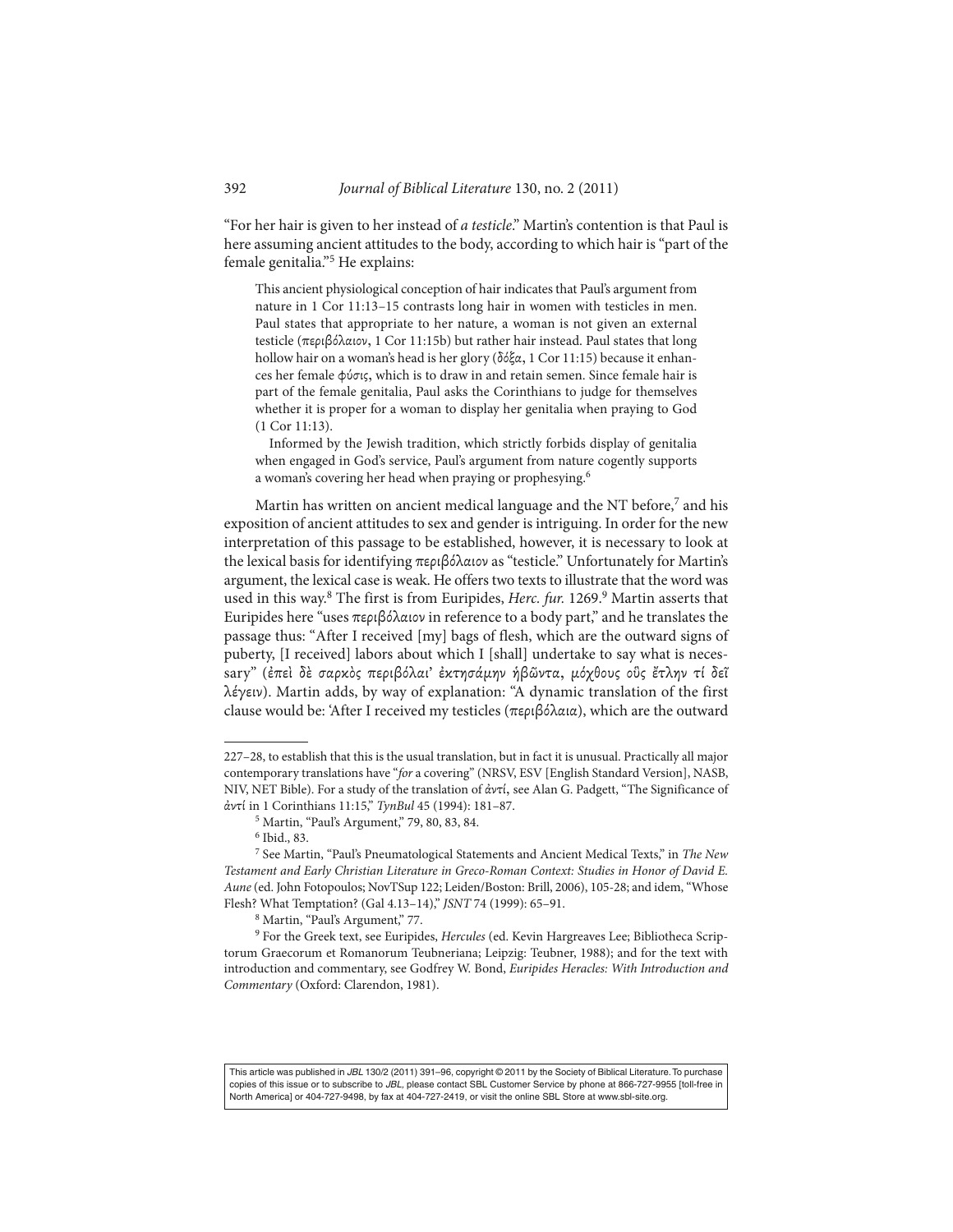signs of puberty.' In this text from Euripides, the term περιβόλαιον refers to a testicle."<sup>10</sup>

Martin does not give any indication that the translation he is proposing is controversial and unparalleled. There are important problems with it, not least his strange translation of ἔτλην as future rather than aorist (first singular aorist indicative active, from  $τλάω$ ) and the choice not to translate  $τ$ ί as an interrogative, elements that might warn the reader that something is awry in Martin's translation. But what is most important for Martin's case, "testicle" is an incorrect translation of περιβόλαιον. The relevant phrase is σαρκὸς περιβόλαι' ἡβῶντα, where ἡβῶντα (present participle of ἡβάω, "to attain puberty, to be in the prime of youth") is a transferred epithet agreeing with περιβόλαι(α), "that which is thrown around, covering, clothing" (plural).<sup>11</sup> The phrase is naturally construed as "youthful clothes of flesh," "youthful garb of flesh." Martin is right that youth and adolescence are in view here, but his literalistic reading misses the point that Euripides is simply using a clothing metaphor.12 Heracles has come of age and has put on his young man's flesh. It is not a reference to "a body part." On the only other occasion that Euripides uses the word περιβόλαιον (*Herc. fur.* 549), it is again used in the plural and with a similarly metaphorical meaning, this time with reference to the "garb of death."13

The clothing metaphor is picked up in all published translations of the passage, none of which is referenced by Martin. Thus, Theodore Alois Buckley (1850) translates, "But when I obtained the youthful vesture of flesh, what need is there to tell the labours I endured?"<sup>14</sup> Likewise, Robert Browning (1875) has, "But when I gained the youthful garb of flesh, The labours I endured, what need to tell?"<sup>15</sup> E. P.

<sup>11</sup> Martin's clunky translation of ήβῶντα as "which are the outward signs of puberty" probably derives from a lexical leap, misapplying the fourth meaning for the verb ἡβάω listed in LSJ, "to have the outward signs of puberty."

<sup>12</sup> See Ulrich von Wilamowitz-Moellendorff, *Euripides Herakles* (2 vols.; Berlin: Weidmann, 1895), 2:258: "Den leib als kleid anzusehen, ist eine aus orphischen kreisen stammende metapher," citing Pindar, *Nimean* 11.15 (θνατὰ µεµνάσθω περιστέλλων µέλη); Empedocles 402 (σαρκῶν χιτῶνα); and Euripides, *Bacchae* 746 (σαρκὸς ἐνδυτά). See also Bond, *Euripides Heracles*, 384: "flesh is regarded as a cloak as at *Ba.* 746." Bond suggests that "there are philosophical undertones," also citing Empedocles and Pindar, and adding a reference to Plato, *Phaedo* 87c, where Cebes "likens the soul to a weaver who wears out a succession of cloaks (bodies)."

<sup>13</sup> *Herc. fur.* 548–49

Ἡρακλῆς: κόσµος δὲ παίδων τίς ὅδε νερτέροις πρέπων;

Μεγάρα: θανάτου τάδ᾽ ἤδη περιβόλαι᾽ ἀνήµµεθα.

<sup>14</sup> *Tragedies of Euripides*, literally translated with critical and explanatory notes by Theodore Alois Buckley of Christ Church (London: Henry G. Bohn, 1850), 35.

<sup>15</sup> Browning, *Aristophanes' Apology: Including a Transcript from Euripides Being the Last Adventure of Balaustion* (London: Smith, Elder, 1875), 312.

This article was published in JBL 130/2 (2011) 391-96, copyright © 2011 by the Society of Biblical Literature. To purchase copies of this issue or to subscribe to JBL, please contact SBL Customer Service by phone at 866-727-9955 [toll-free in North America] or 404-727-9498, by fax at 404-727-2419, or visit the online SBL Store at www.sbl-site.org.

<sup>10</sup> Martin, "Paul's Argument," 77.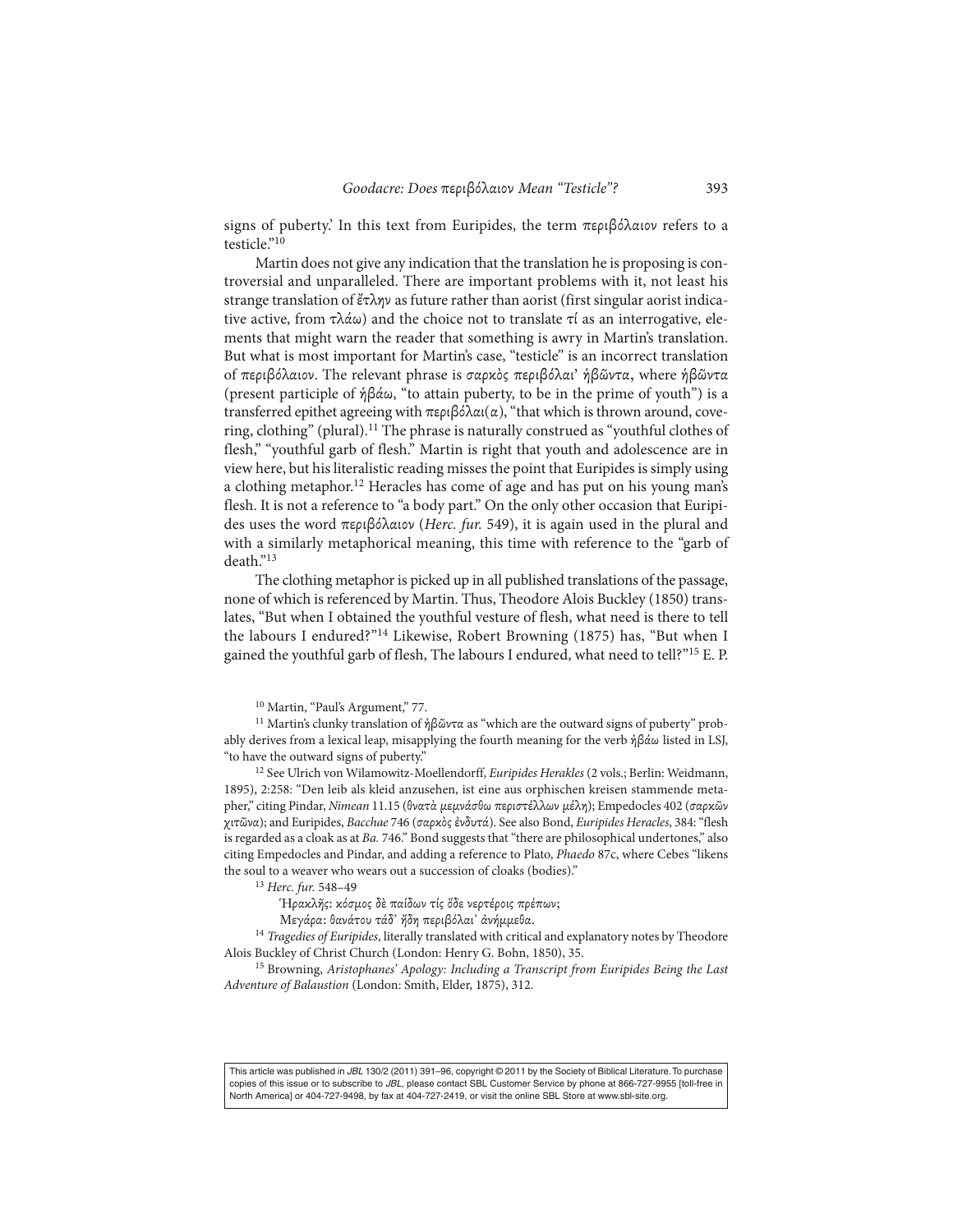Coleridge (1938) translates, "After I took on a cloak of youthful flesh . . . ," and Arthur Sanders Way (1896) similarly has, "Soon as I gathered vestures of brawny flesh, What boots to tell what labours I endured?"16 The most recent English translation (2002) paraphrases a little but still retains the sense common to all the others, "Once the sturdy flesh of youth had clothed my limbs, need I tell of the labours I endured?"17

The phrase is never translated the way Martin suggests.<sup>18</sup> His unusual translation, "After I received [my] bags of flesh, which are the outward signs of puberty . . . ," appears to construe σαρκὸς περιβόλαι' as "bags of flesh"; ἡβῶντα is translated by the clause "which are the outward signs of puberty."<sup>19</sup> Even in this literalistic translation, περιβόλαι' itself could not mean "testicles"; it is the phrase as a whole that would have to be taken to convey the necessary meaning. The word περιβόλαια cannot do this work in isolation. Thus, where Martin subsequently suggests, in his "dynamic translation," that περιβόλαια indicates "testicles," this is misleading. Even on Martin's reading, "testicles" cannot be conveyed by the word περιβόλαια alone.<sup>20</sup>

Paul, in contrast to Euripides, has περιβόλαιον alone. Not only is the associated phrase from *Herc. fur.* absent, but περιβόλαιον is singular, which requires Martin to translate "testicle," singular. The oddity of the expression "instead of a testicle" is itself an indication that the suggested translation is problematic.

Martin provides one other text to illustrate the alleged usage, Achilles Tatius and his erotic romance *Leuc. Clit.* 1.15.2. Martin's discussion in full is as follows:

<sup>16</sup> Euripides, *The Complete Greek Drama* (ed. Whitney J. Oates and Eugene O'Neill, Jr., in two volumes) vol. 1, *Heracles* (trans. E. P. Coleridge; New York. Random House, 1938); Arthur Sanders Way, *The Tragedies of Euripides in English Verse* (London: Macmillan, 1896), 410.

<sup>17</sup> *Heracles and Other Plays: Heracles, Iphigenia, Among the Taureans, Helen, Ion, Cyclops* (trans. John Davie; introduction and notes by Richard Rutherford; Penguin Classics; London: Penguin, 2002), 41. See also Euripides, *Herakles* (trans. Tom Sleigh; introduction and notes by Christian Wolff; Oxford: Oxford University Press, 2001): "When I grew up, My arms and legs were sheathed in muscle Tight-woven as a herdsman's cloak—but why go over All those labours I endured?" (p. 83); and *Euripides, Four Plays: Medea, Hippolytus, Heracles, Bacchae* (ed. Stephen J. Esposito; Focus Classical Library; Newburyport, MA: Focus/R Pullins, 2002): "And when I attained the cloak of a vigorous body, what need is there to mention the toils I endured?" (p. 197). Similarly, *The Complete Greek Tragedies,* vol. 3, *Euripides* (ed. David Grene and Richard Lattimore; Chicago: University of Chicago Press, 1991), 287–343.

<sup>18</sup> Everyone except Martin takes this as a question, reading  $τ$ ί as an interrogative.

<sup>19</sup> See n. 11 above.

<sup>20</sup> Martin is, to some extent, aware of the difficulty, adding, "Some may interpret Euripides' statement as referring to the scrotum, but the plural περιβόλαια more likely refers to the testicles rather than the scrotum (ὄσχη), which is singular" ("Paul's Argument," 77 n. 7). This admission is telling because of the use of singular περιβόλαιον in 1 Cor 11:15. See further on ὄσχη below.

This article was published in JBL 130/2 (2011) 391-96, copyright @ 2011 by the Society of Biblical Literature. To purchase copies of this issue or to subscribe to JBL, please contact SBL Customer Service by phone at 866-727-9955 [toll-free in North America] or 404-727-9498, by fax at 404-727-2419, or visit the online SBL Store at www.sbl-site.org.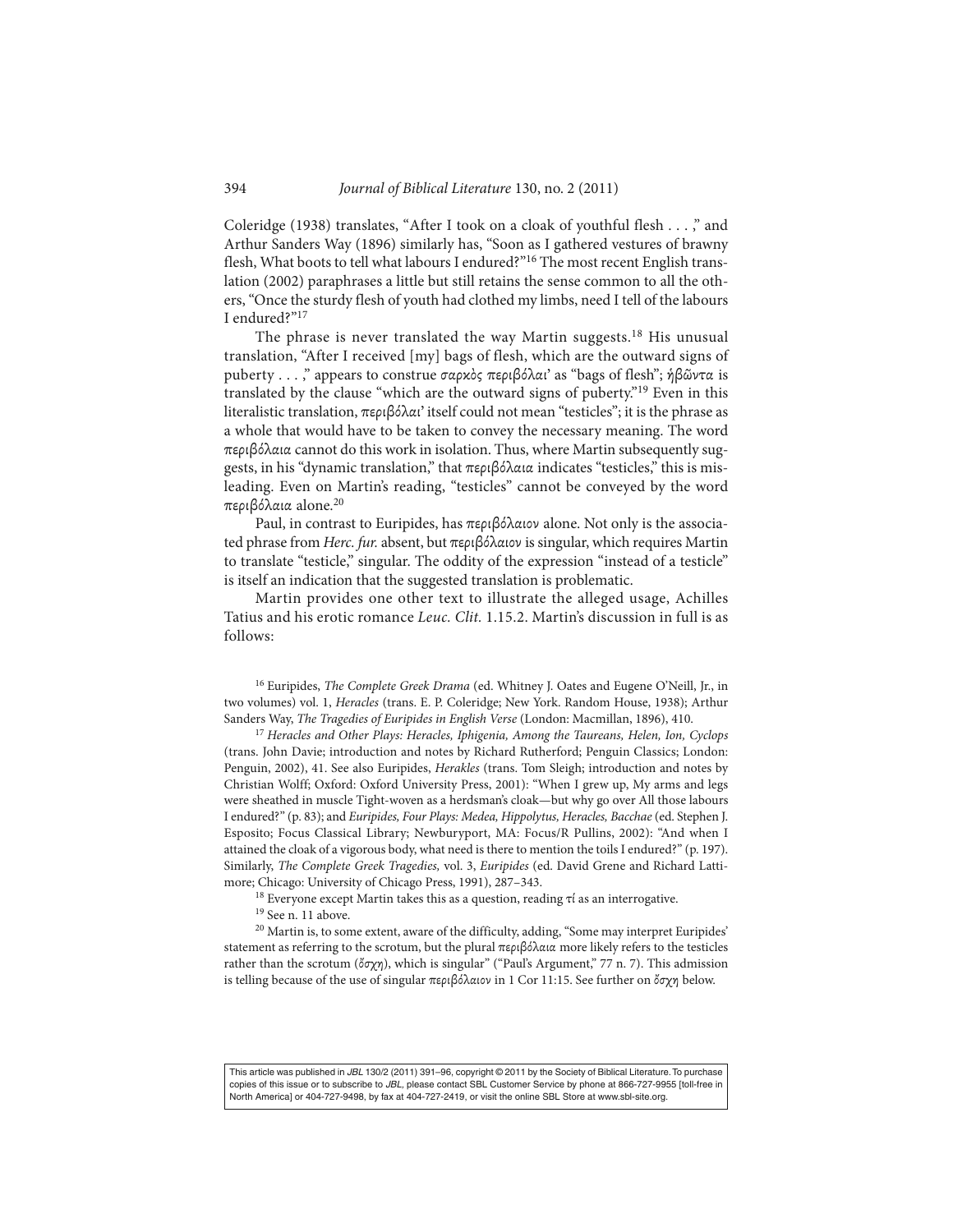Achilles Tatius (*Leuc. Clit.* 1.15.2) plays on this meaning of περιβόλαιον in his erotic description of a garden in which Clitophon seeks an amorous encounter with Leucippe. Achilles Tatius describes the entwinings of the flowers, embracings of the leaves, and intercourses of the fruits (αἱ τῶν πετάλων περιπλοκαί, τῶν φύλλων περιβολαί, τῶν καρπῶν συµπλοκαί). He portrays this erotic garden by allusions to male and female sexual organs. The term περιπλοκαί alludes to the female hair, the term περιβολαί to the testicles in males, and the term συµπλοκαί to the mixing of male and female reproductive fluid in the female. Achilles Tatius's description of this garden associates female hair and the testicle in males.<sup>21</sup>

This passage is also insufficient to establish the desired translation of περιβόλαιον. It is, as Martin points out, an erotic romance, and it is quite possible that Achilles Tatius is intending to evoke sexual intercourse in the choice of imagery in his description of the garden, but the sentence in question does not provide a one-toone correspondence between items in the garden and items in the human anatomy. The phrase τῶν φύλλων περιβολαί, "the overlapping of the leaves," is a description of an element in the garden that acts as the backdrop for the encounter of the protagonists. If it had been shown on other grounds that περιβόλαιον sometimes carried the meaning "testicle," it could perhaps have been argued that the image was specially chosen with this in mind, but this is not the case. It is difficult to argue for a new meaning on the basis of an alleged metaphorical usage. Furthermore, the usage here—once again—is plural, and it makes it a weak precedent for the singular περιβόλαιον in 1 Cor 11:15.

If there is no basis, then, for translating περιβόλαιον as "testicle" in 1 Cor 11:15, it is worth asking what word(s) Paul might have used if he had intended to convey this meaning. The obvious word for Paul to have used would have been ὄρχις. Martin briefly mentions the word in a footnote, where he observes that it can be used for both testicles and ovaries.<sup>22</sup> In another footnote, he mentions ὄσχη as meaning "scrotum."<sup>23</sup> Otherwise, there is no discussion of the alternatives that would have been available to Paul in the alleged unusual usage.

## *Conclusion*

If Paul had wished to contrast women's hair with male testicles in 1 Cor 11:15, we would have expected him to use a plural noun, and the noun of choice would probably have been ὄρχις. There are no known uses of περιβόλαιον to mean "testi-

<sup>23</sup> Ibid., 77 n. 7. The word κώρυκος can also be used metaphorically for scrotum; LSJ gives *Hippiatr.* 73 as a reference for this.

This article was published in JBL 130/2 (2011) 391-96, copyright @ 2011 by the Society of Biblical Literature. To purchase copies of this issue or to subscribe to JBL, please contact SBL Customer Service by phone at 866-727-9955 [toll-free in North America] or 404-727-9498, by fax at 404-727-2419, or visit the online SBL Store at www.sbl-site.org.

<sup>&</sup>lt;sup>21</sup> Martin, "Paul's Argument," 77.

<sup>22</sup> Ibid., 82 n. 31.